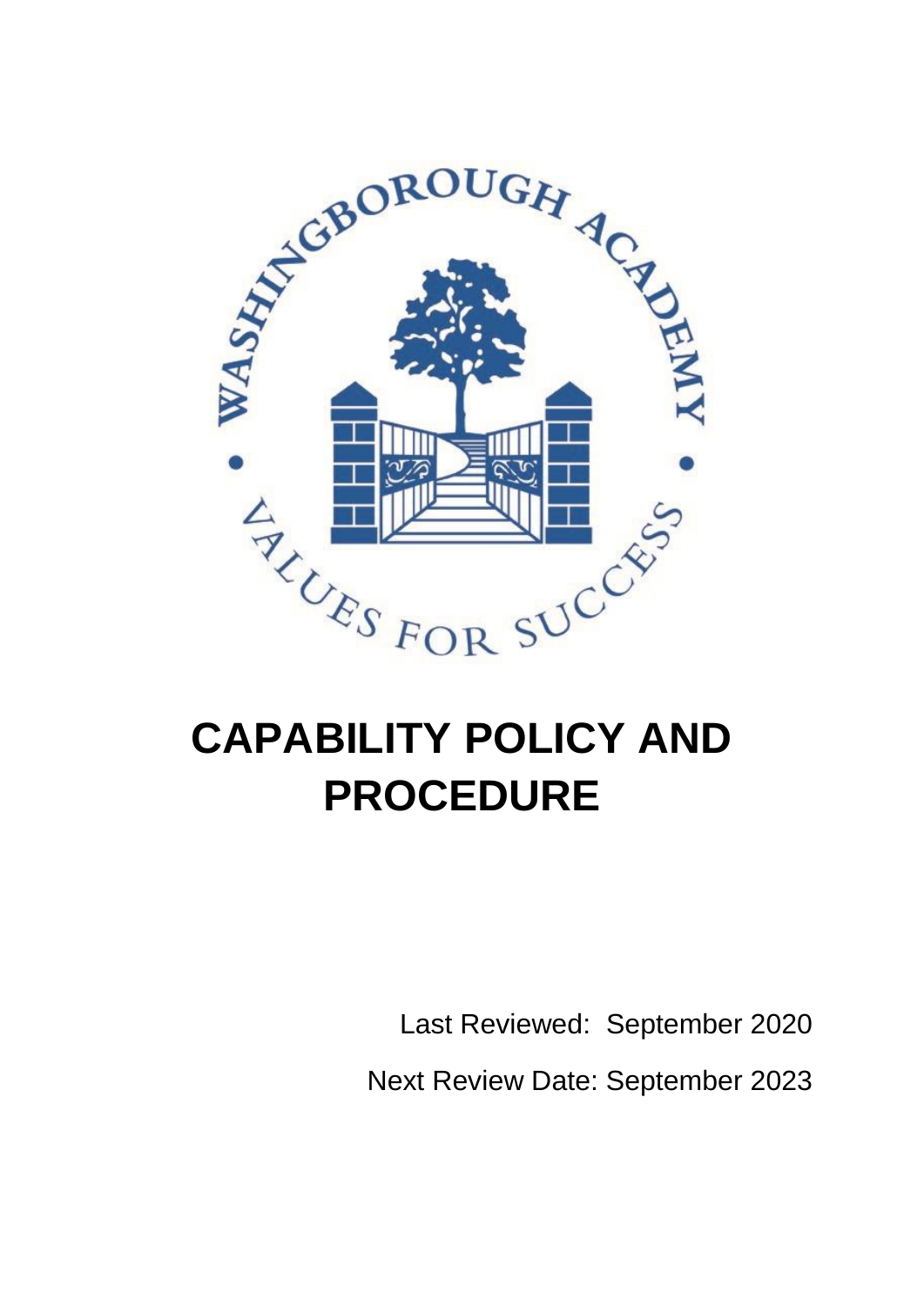#### **Introduction**

The Academy is committed to promoting and achieving equality of opportunity for all students, parents, staff, governors, visitors and job applicants.

This policy applies to all employees of the Academy (collectively referred to as "you" and "employee" in this policy), apart from recently appointed employees who have not yet successfully completed a probationary period and, with the exception of particularly serious cases, Newly Qualified Teachers (NQTs)/Early Career Teachers (ECTs) who have separate support and assessment arrangements in place during their induction period.

The Academy reserves the right not to follow this procedure where an employee has less than two years' continuous service.

This policy does not form part of any employee's contract of employment is not intended to have contractual effect and may be amended at any time. Employees will be informed when the policy is updated.

#### **Aims of the Policy**

The primary aim of this policy is to provide a framework within which the Academy] can work with employees to maintain satisfactory performance standards and to encourage improvement where necessary.

The formal capability procedures will only be instigated when there are serious concerns about your performance that informal guidance and support under the appraisal procedure have been unable to address. Concerns over performance will be dealt with fairly and you will be given the opportunity to respond at a hearing before any formal action is taken.

## **Confidentiality**

The Academy aims to deal with performance matters sensitively and with due respect for the privacy of any individuals involved. All employees must treat as confidential any information which is communicated to them in connection with this capability procedure. You and your companion must not make electronic recordings of any meetings or hearings conducted under this procedure.

# **Disability**

Consideration will be given to whether poor performance may be related to a disability and, if so, whether there are reasonable adjustments that could be made to the employee's working arrangements, including changing duties or providing additional equipment or training. If you wish to discuss or inform the Academy about any medical condition, you should contact your line manager or the Headteacher.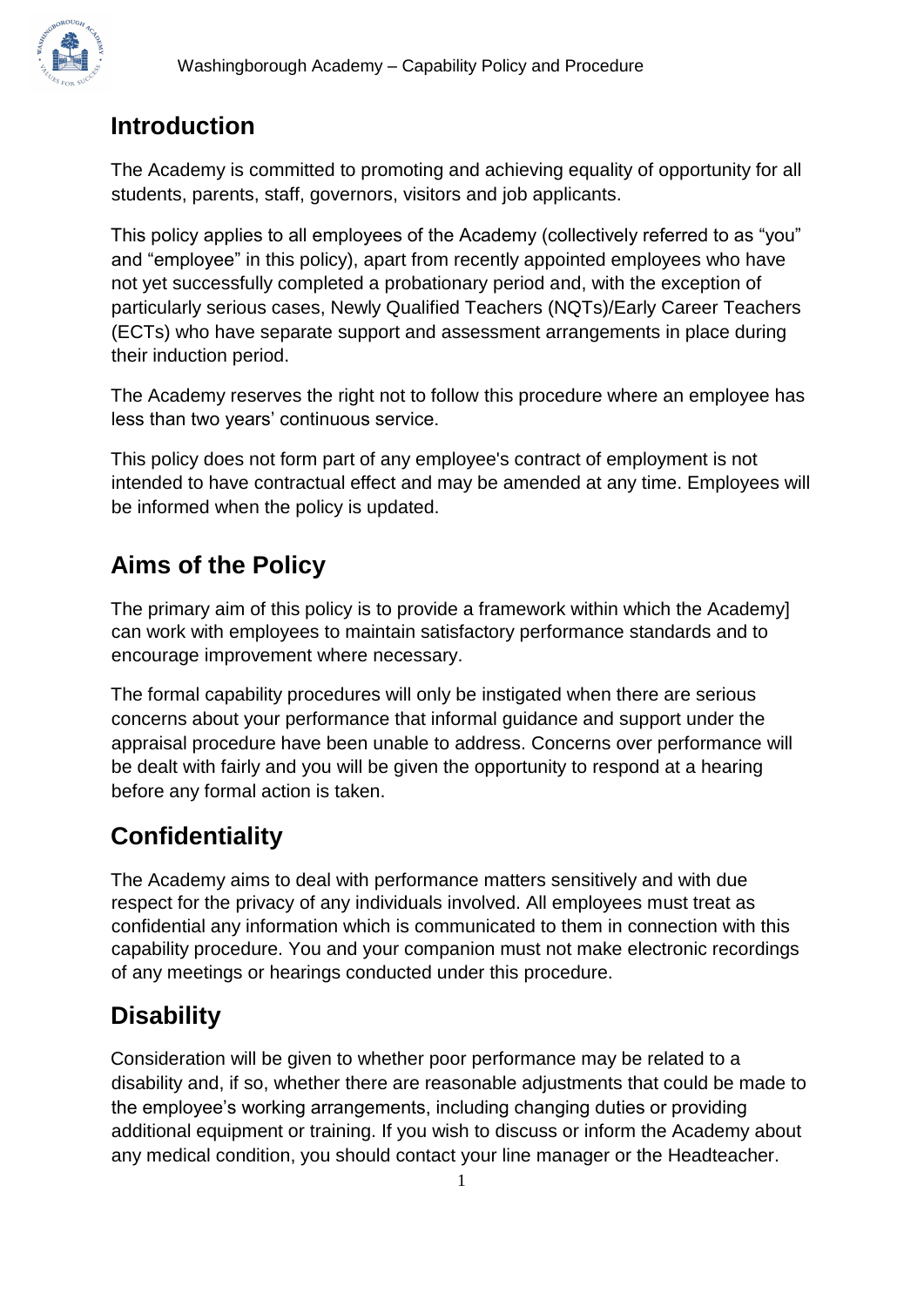## **Right to be Accompanied**

You are entitled to be accompanied to formal meetings held under this procedure by a trade union representative or appropriate work colleague. If your chosen companion is unavailable at the time of the hearing, you can propose an alternative time within five working days of the originally scheduled date. If your companion is not available within five working days the Academy may require you to choose an alternative companion. At a formal hearing your companion can

make representations, ask questions, sum up your case, and request an adjournment in order to discuss the case privately with you.

## **NQTS/ECTs – Action in the event of serious capability concerns**

In a few particularly serious cases it may be necessary to instigate capability procedures, which may lead to dismissal before the end of the induction period. If this is the case, for as long as the NQT/ECT remains at the Academy, the induction process will continue in parallel with the capability procedure. The appropriate body will be consulted with prior to any formal capability process commencing and prior to any dismissal taking place.

## **Identifying Performance Issues**

In the first instance, performance issues should normally be dealt with informally between you and your line manager as part of day-to-day management and the appraisal process. Where appropriate, a note of any such informal discussions may be placed on your personnel file. The formal procedure should be used for more serious cases, or in any case where an earlier informal discussion has not resulted in a satisfactory improvement. Informal discussions may help to:

- clarify the required standards;
- identify areas of concern;
- establish the likely causes of poor performance and identify any training needs; and/or
- set targets for improvement and a time-scale for review.

If the Academy has serious concerns about your performance, it will undertake an assessment to decide whether there are grounds for taking formal action under this procedure. The steps involved will depend on the circumstances but may include reviewing your personnel file including any job description and appraisal records, gathering any relevant documents, monitoring work, and meeting you to discuss your work.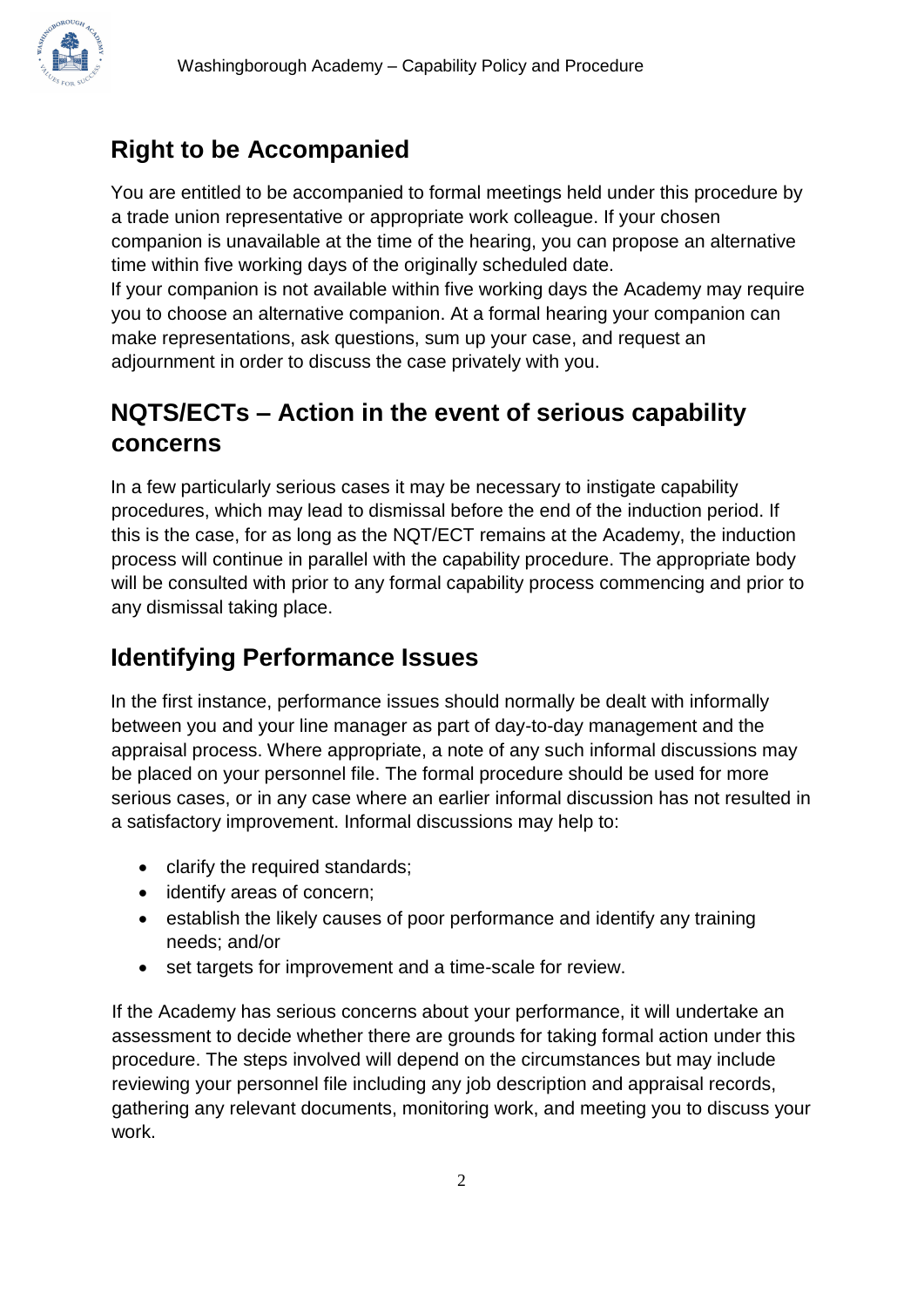

The Academy may decide to proceed straight to Stage 3 (see below) of this process where the evidence suggests that you may have been grossly negligent such as to potentially warrant dismissal without the need for a final written warning.

# **Notification of Capability Hearing**

If the Academy considers that there are grounds for taking formal action in relation to alleged poor performance, you will be required to attend a capability hearing. The Academy will notify you in writing of its decision to initiate the formal capability procedure and confirm:

- the nature of the performance concerns;
- the purpose of the hearing and who will decide the outcome;
- the time, date and location of the capability hearing;
- your right to be accompanied at the hearing;
- copies of any supporting evidence or relevant documents that will be used at the capability hearing;
- the stage of the capability procedure that has been reached; and
- the likely outcome if the Academy decides after the hearing that performance has been unsatisfactory.

The hearing will be held as soon as reasonably practicable, but you will be given a reasonable amount of time, usually two to seven days, to consider the information provided and prepare for the hearing.

#### **Procedure at Capability Hearings**

You must make every effort to attend the hearing and failure to attend without good reason may be treated as misconduct. If you fail to attend without good reason, or are persistently unable to attend (for example because of poor health), the Academy may make decisions based on the available evidence including any written representations made by you.

The Academy understands that this procedure may cause you some stress and anxiety and will endeavour to provide appropriate support; however, an indefinite or lengthy delay is likely to prolong the uncertainty and is therefore unlikely to be in the best interests of the Academy its staff or pupils.

The hearing will normally be held by the Headteacher or another member of the Senior Leadership Team, and may also be attended by an HR Advisor and/or a note taker. A Stage 3 hearing (see below) must be held by the Headteacher he aims of a capability hearing will usually include: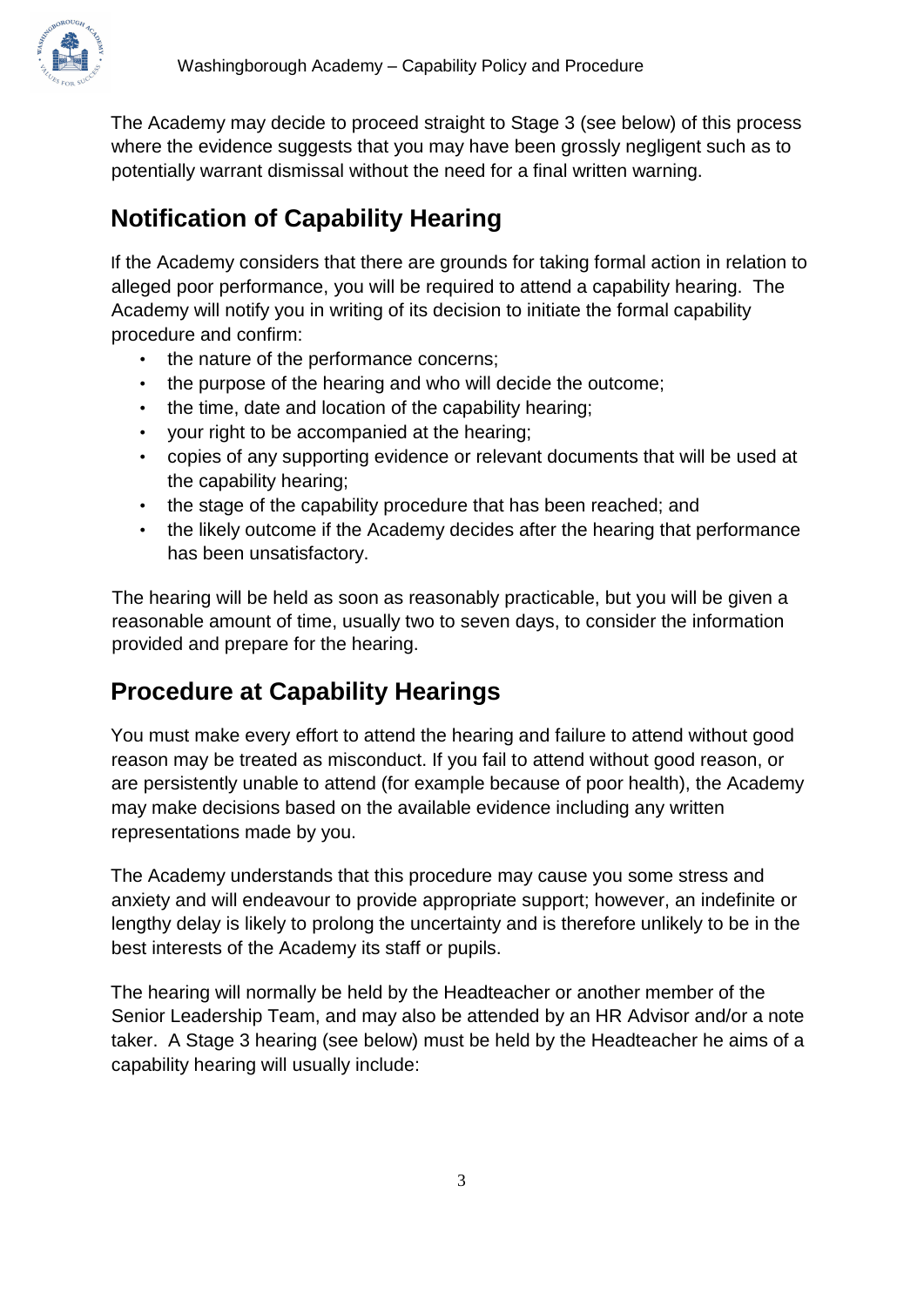

- setting out the required standards that the Academy believes you may have failed to meet, and going through any relevant evidence that has been gathered;
- allowing you to ask questions, present evidence, respond to evidence and make representations;
- establishing the likely causes of poor performance including any reasons why previous actions have not led to the required improvement;
- identifying whether there are further measures, such as additional training or supervision, which may improve performance;
- discussing targets for improvement and a time-scale for review; and
- if dismissal is a possibility, establishing whether there is any likelihood of a significant improvement being made within a reasonable time and whether there is any practical alternative to dismissal, such as redeployment.

A hearing may be adjourned if the Academy needs to gather any further information or give consideration to matters discussed at the hearing. You will be given a reasonable opportunity to consider any new information obtained before the hearing is reconvened.

You will be informed in writing of the Academy's decision and the reasons for it, usually within 5 working days of the capability hearing. Where possible this will also be explained to you in person.

# **Stage 1 Hearing and Outcome**

The outcome of the hearing will be communicated to you in writing without unreasonable delay and usually within 5 working days, giving full reasons for the decision and information about the right of appeal (if applicable).

If the specific performance concerns are not upheld, or if the decision maker feels that informal action or support is appropriate in the particular circumstance, you will be informed in writing that no further formal action will be taken.

If it is decided that following a Stage 1 capability hearing, your performance is unsatisfactory, you may receive a first written warning, setting out:

- the areas in which you have not met the required performance standards;
- clear targets for improvement and a period for review;
- any supportive measures, such as additional training or supervision, which will be implemented with a view to improving performance;
- the consequences of failing to improve within the review period, or of further unsatisfactory performance; and
- your right to appeal and how this can be exercised.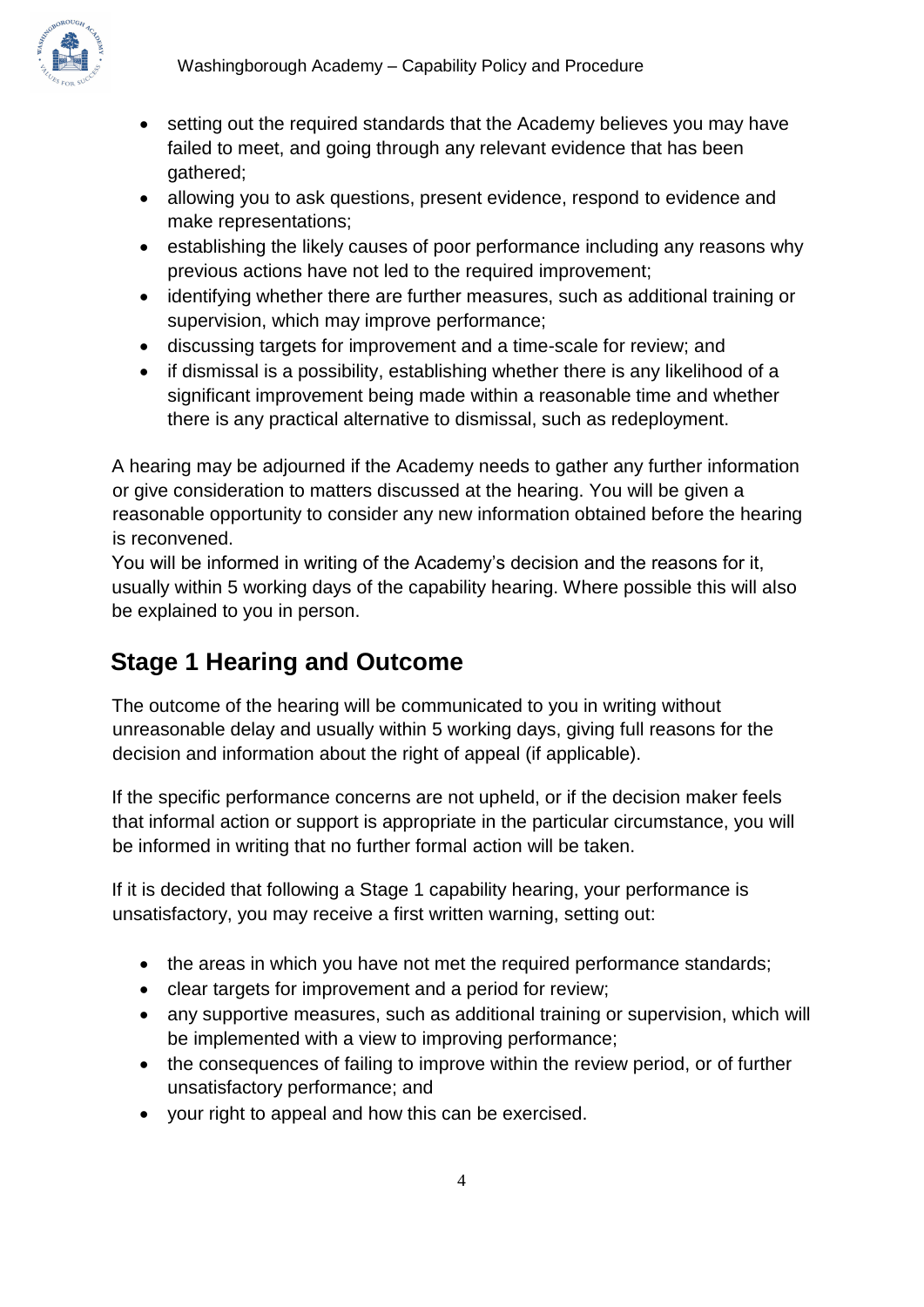Any warning will normally remain active for a period of six to twelve months from the date of the issue of the warning. The outcome letter will confirm the specific length of the active period of the warning. Whilst the warning is active, the capability process can be resumed at the same stage if your performance declines. After the active period the warning will remain permanently on your personnel file but will be disregarded in relation to future capability proceedings.

The timescale for the review period will depend on the nature and severity of the concerns and other relevant circumstances of the case. During the review period informal meetings will be held between you and your line manager to discuss progress and offer further support.

Your performance will be monitored during the review period and you will be informed in writing of the outcome if your line manager:

- is satisfied with your performance, no further action will be taken other than to inform you in writing that you have demonstrated the necessary improvement, and to remind you that the capability process may be resumed if your performance declines whilst the written warning is active;
- is not satisfied, you will be invited to a Stage 2 capability hearing as set out below; or
- feels that there has been a substantial but insufficient improvement, the review period may be extended.

#### **Stage 2 Hearing and Outcome**

If your performance does not improve within the review period set out in a first written warning, or if there is further evidence of poor performance while the first written warning is still active, you will be invited to a Stage 2 capability hearing as set out as below, and the hearing will be conducted as set out as below.

The outcome of the Stage 2 hearing will be communicated to you in writing without unreasonable delay and usually within 5 working days, giving full reasons for the decision and information about the right of appeal (if applicable).

If the specific performance concerns are not upheld, or if the decision maker feels that additional action or support is appropriate in the particular circumstance, you will be informed in writing that no further action will be taken under Stage 2 of the procedure.

If it is decided following a Stage 2 capability hearing that your performance is unsatisfactory, you may receive a final written warning, setting out:

- the areas in which you have not met the required performance standards;
- clear targets for improvement and a period for review;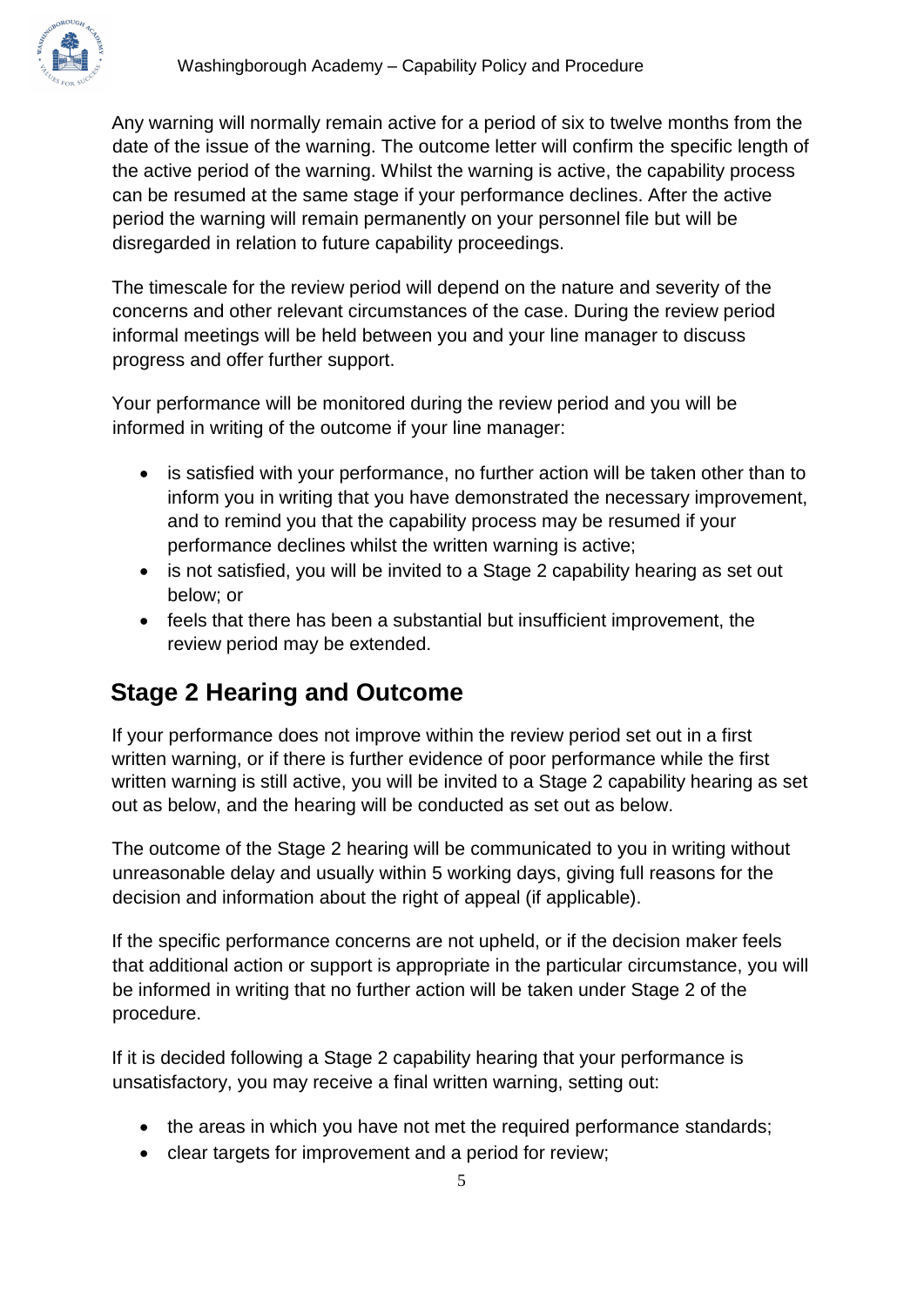

- any supportive measures, such as additional training or supervision, which will be implemented with a view to improving performance;
- the consequences of failing to improve within the review period, or of further unsatisfactory performance; and
- your right to appeal and how this can be exercised.

Any warning will normally remain active for a period of twelve to twenty-four months from the date of the issue of the warning. The outcome letter will confirm the specific length of the active period of the warning. Whilst the warning is active, the capability process can be resumed at the same stage if your performance declines. After the active period, the warning will remain permanently on your personnel file but will be disregarded in relation to future capability proceedings.

The timescale for the review period will depend on the nature and severity of the concerns and other relevant circumstances of the case. During the review period informal meetings will be held between you and your line manager to discuss progress and offer further support.

Your performance will be monitored during the review period and you will be informed in writing of the outcome if your line manager:

- is satisfied with your performance, no further action will be taken other than to inform you in writing that you have demonstrated the necessary improvement, and to remind you that the capability process may be resumed if your performance declines whilst the written warning is active;
- is not satisfied, you will be invited to a Stage 3 capability hearing as set out below; or
- feels that there has been a substantial but insufficient improvement, the review period may be extended.

## **Stage 3 Hearing and Outcome**

The Academy may decide to hold a Stage 3 capability hearing if it has reason to believe that your performance:

- has not improved sufficiently within the review period set out in a final written warning;
- is unsatisfactory while a final written warning is still active; or
- has been grossly negligent such as to potentially warrant dismissal without the need for a final written warning.

You will receive written notification of the hearing as set out as below, and the hearing will be conducted as set out as below.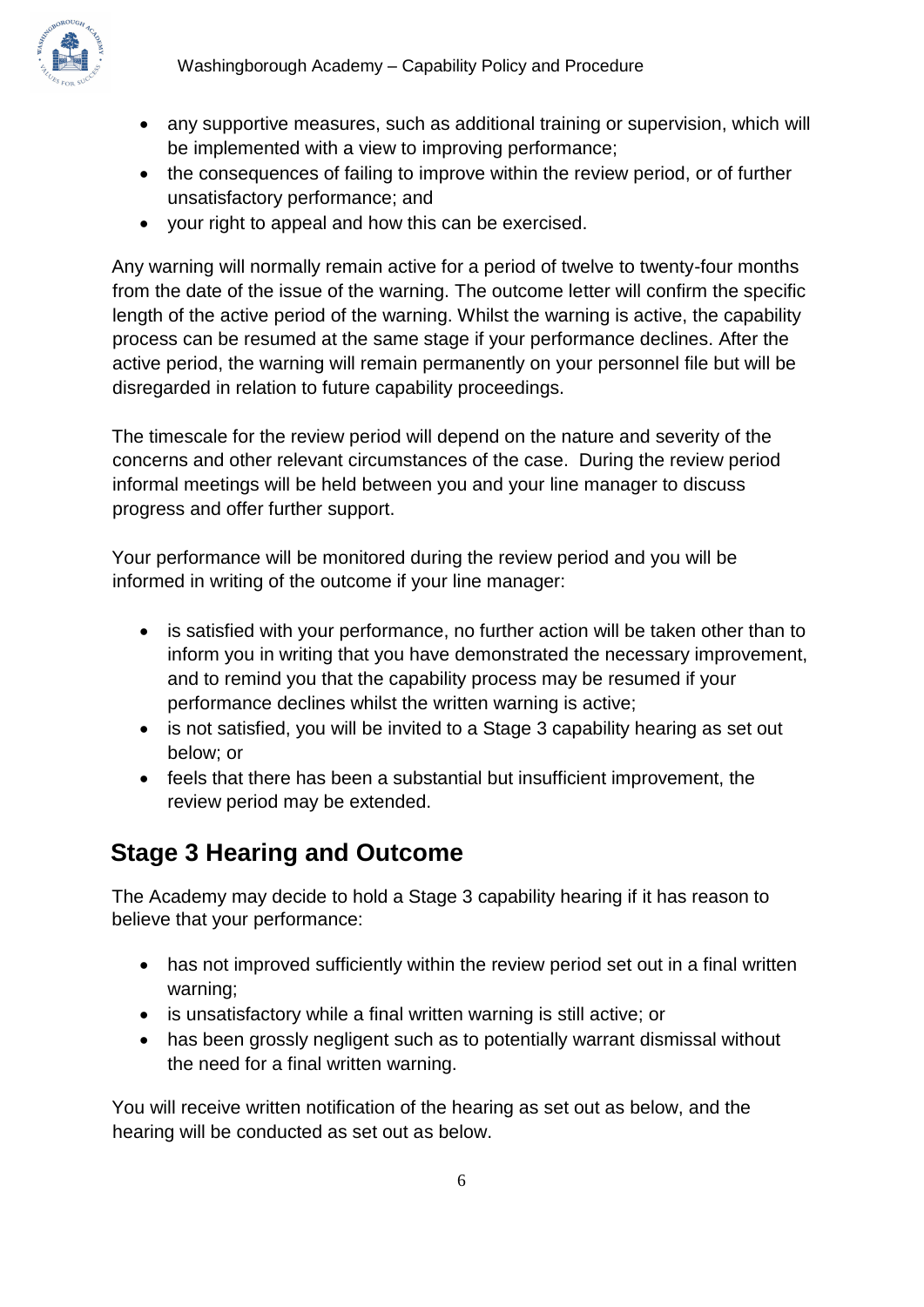

If the specific performance concerns are not upheld, or if the decision maker feels that additional action or support is appropriate in the particular circumstance, you will be informed in writing that no further action will be taken under Stage 3 of this procedure.

If it is decided at or following the Stage 3 hearing that your performance is unsatisfactory, the potential outcomes are as follows:

- dismissal;
- redeployment into a suitable available job at the same or a lower grade;
- extending an active final written warning and setting a further review period (in exceptional cases where there is reason to believe that a substantial improvement is likely within the review period); or
- final written warning (where no final written warning is currently active).

The outcome of the hearing will be communicated to you in writing without unreasonable delay and usually within 5 working days, giving full reasons for the decision and information about the right of appeal.

You will not normally be dismissed for performance reasons without previous warnings. However, in serious cases of gross negligence, or in any case involving recently appointed you have not yet completed your probationary period, dismissal without previous warnings may be appropriate.

Dismissal will normally be with full notice or payment in lieu of notice, unless your performance has been so negligent as to amount to gross misconduct, in which case, you may be dismissed without notice or any pay in lieu.

## **Right to Appeal**

If you feel that a formal decision (first/final written warning or dismissal) about poor performance under this procedure is wrong or unjust can appeal in writing to the Headteacher stating full reasons and grounds for appeal, within 5 working days of the decision being communicated in writing.

The appeal hearing will be conducted by a senior manager who has not been previously involved in the case. The original decision maker will usually be present. Where the original decision was made by the Headteacher the appeal will be heard by a single Governor (for a written warning) or a panel of three Governors (for a dismissal decision).

You will receive written notice of the date, time and place of the appeal hearing which will normally be held within a reasonable period of time following receipt of the appeal. You will be entitled to bring a companion to the appeal hearing (see below). If you appeal against dismissal, the date on which dismissal takes effect will not be